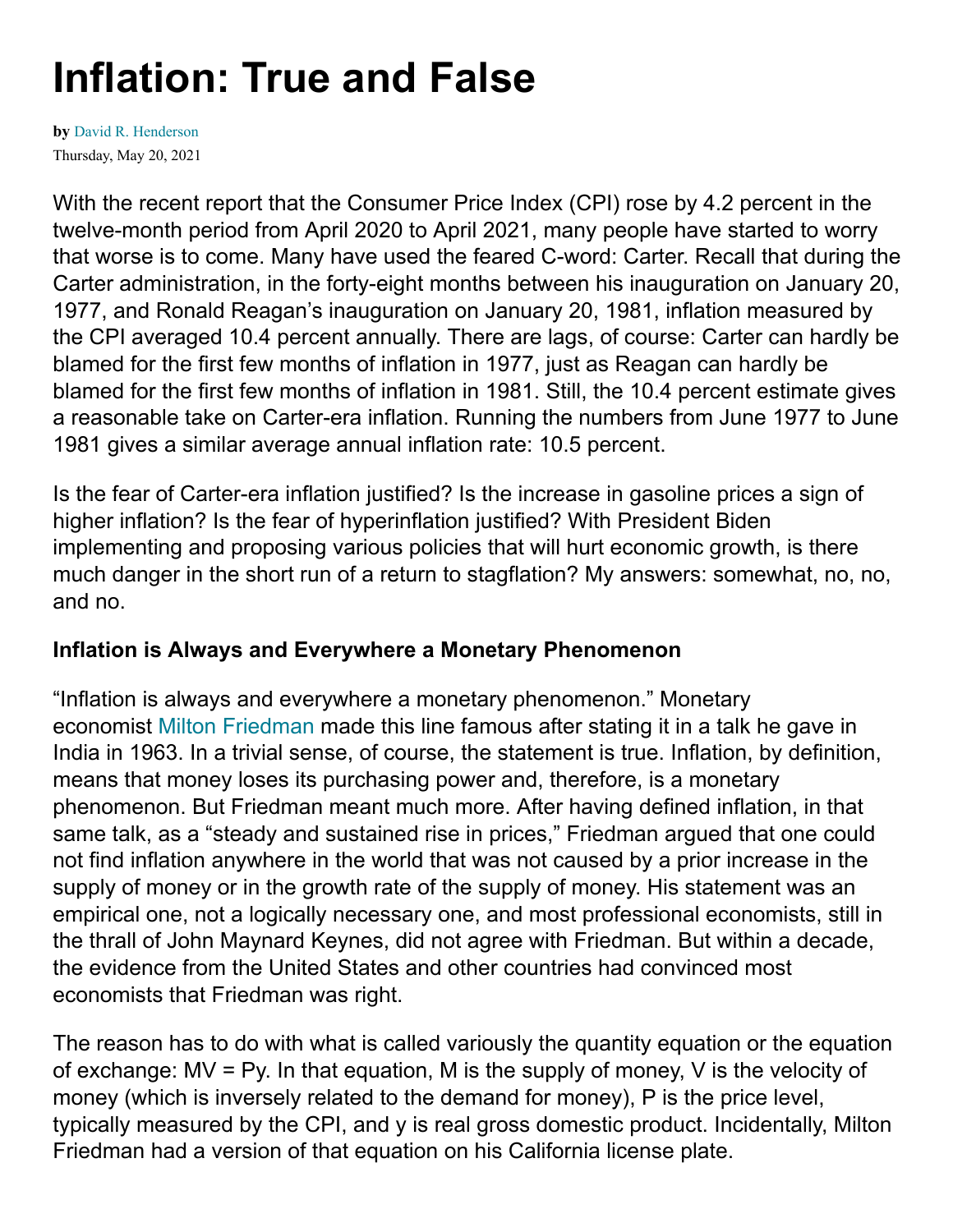If V and y are constant, then any increase in M must cause an increase in P. More typically, of course, V and y are changing but in somewhat predictable ways. A simple algebraic proof shows that the percentage change in M plus the percentage change in V must approximately equal the percentage change in P plus the percentage change in y. So, for example, if real GDP is growing at 3 percent per year and V is growing at 1 percent per year, then a 4 percent annual growth in the money supply will lead to an inflation rate of 2 percent.  $(4 + 1 = 2 + 3)$ .

## **A Return to Carter-era Inflation?**

Will we return to Carter-era inflation? "Prediction is difficult, especially about the future" is a line that has been attributed to Danish atomic physicist Niels Bohr and baseball legend Yogi Berra. Prediction is difficult, but I'll give it my best.

I would put an 80 percent probability on the prediction that before the end of 2022, there will be at least one twelve-month period in which the CPI has risen by at least 5 percent. I would also estimate less than a 20 percent probability that in the same time period, there will be a twelve-month period in which the inflation rate hits Carter-era 10 percent.

Here's why I think inflation will rise. Go back to the equation of exchange and look at some recent data. Between December 16, 2019, just before we were aware of the Covid-19 pandemic, to February 1, 2021, M2, a broad measure of the money supply, grew by 26.7 [percent.](https://fred.stlouisfed.org/series/M2) If that's all you looked at, you would guess that the inflation rate should have been above Carter-era levels. But between the fourth quarter of 2019 and the first quarter of 2021, roughly the same time period (the two measures are computed over different units of time), M2 velocity [dropped](https://fred.stlouisfed.org/series/M2V) by 21 percent. Between the fourth quarter of 2019 and the first quarter of 2021, real GDP fell by 0.9 [percent.](https://fred.stlouisfed.org/series/GDPC1) Put all those together and you get approximately a low single-digit inflation rate.

Why did velocity fall so much? Because many millions of us hoarded money rather than spending it, since there were fewer things to spend it on: travel, large-audience events, bars, and eating out, to name four. One reason there were fewer things to spend it on is that tens of millions of us reacted cautiously, especially in the first few months, to the Covid threat. Another reason is that governments in most states made it illegal to spend on the above-listed items.

But now as lockdowns end and people get vaccinated, both reasons for reducing our spending are disappearing. The odds are very high that we will reduce our hoarding and increase money's velocity. The Federal Reserve Board officials are aware of this. They're not dummies. But people in those positions often have what economist [Friedrich](https://www.econlib.org/library/Enc/bios/Hayek.html) Hayek called a "fatal conceit": they think they can manage things better than they can.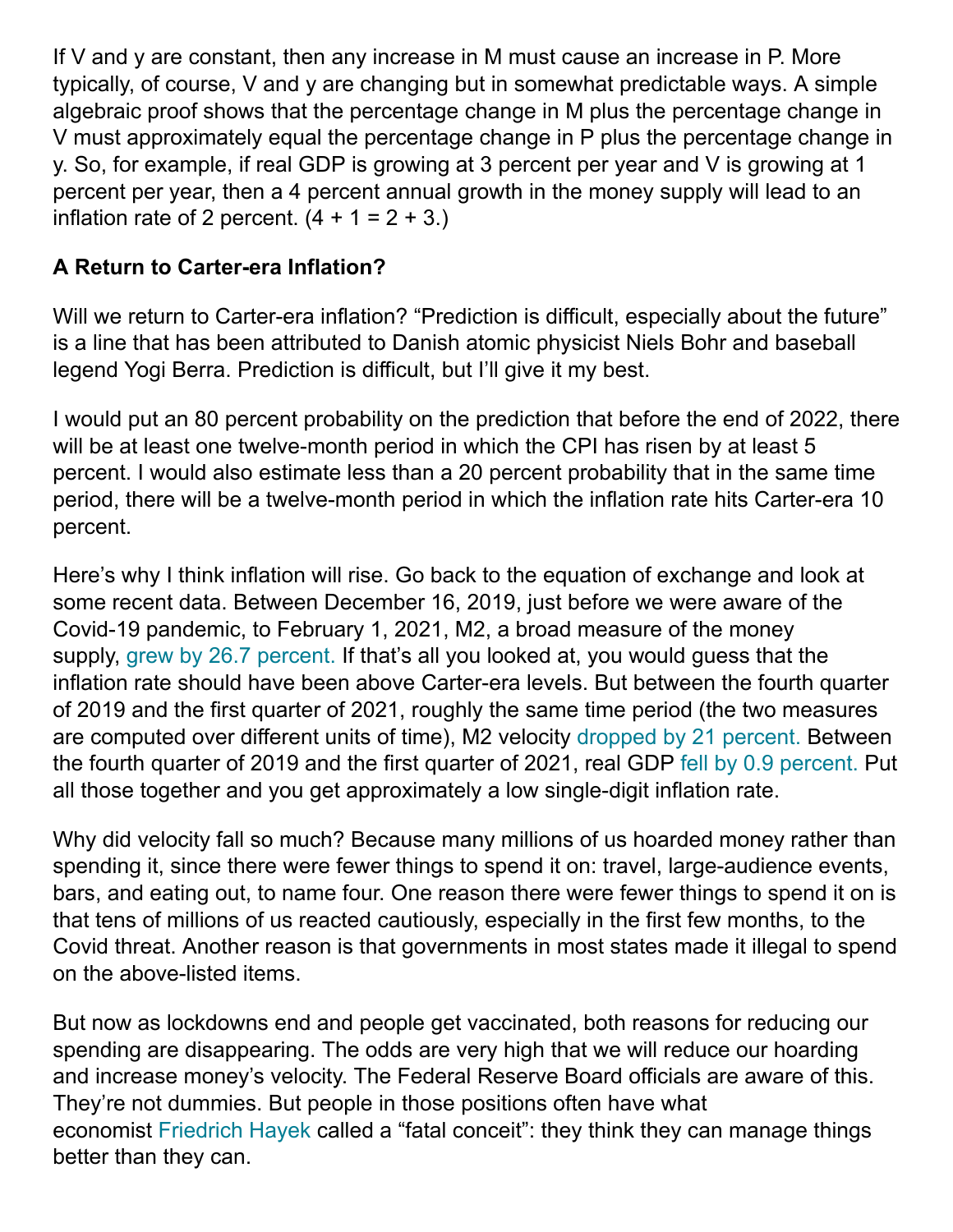What happens if the Fed doesn't do a good job and doesn't reduce M2 enough to make high inflation less likely? Then we could easily get inflation of 5 or 6 percent.

One factor putting pressure on the Fed is President Biden's spending and budget deficit policies. By spending more, the federal government will need to issue more bonds. If the public buys them, that makes the Fed's job less difficult. But if the Fed is pressured to buy more Treasury bonds, look out.

#### **Are Higher Gasoline Prices a Sign of Higher Inflation?**

One factor that seems to cause baby boomers to hark back to the Carter administration is high gasoline prices. When people think of Carter-era inflation, they often connect it to those high prices and the high world price of oil starting in 1973 and increasing, with fits and starts, through the 1970s. But one increased price does not inflation make. We can't tell anything about inflation by looking at specific prices.

It is true that when a country such as the United States is a net importer of oil, an increase in the price of oil will, all else equal, cause our real GDP to be lower than otherwise. Go back to the equation of exchange discussed earlier. With slightly lower real GDP than otherwise, the price level, and therefore inflation, is higher than otherwise. But today the United States is only a small net importer of oil and as recently as late [2019](https://www.hoover.org/research/first-rate-economic-report-i) was a slight net exporter. So an increase in the price oil simply helps domestic producers to about the same extent that it hurts domestic consumers. The net effect on real US GDP is close to zero.

There's one caveat to the above. Any government policy that causes waste makes real GDP lower than otherwise and, therefore, causes the price level to be somewhat higher than otherwise. The wasteful policy that is one of the factors in the recent increase in gasoline prices is the federal government's policy on ethanol, which began during the George W. Bush administration. Although I can't go into a detailed explanation here, the federal government's requirement that refiners use ethanol in gasoline adds 30 cents to the price per gallon. Not all of that 30 cents was added recently. But the recently increased price of waivers that allow refiners to avoid using car-destroying ethanol has accounted for some of the recent increase in gasoline prices.

### **Should We Fear Hyperinflation?**

Some observers have suggested that we should fear hyperinflation. They have no idea what hyperinflation is. [Hyperinflation](https://www.econlib.org/library/Enc/Hyperinflation.html) is not just high inflation. Hyperinflation is inflation of 50 percent per month or more. The most extreme [hyperinflations](https://www.investopedia.com/articles/personal-finance/122915/worst-hyperinflations-history.asp) in history were in Germany from 1921 to 1923, Hungary from August 1945 to July 1946, and Zimbabwe from March 2007 to November 2008. We're not even close to 1 percent per month, let alone 50 percent per month. The United States did have extremely high inflation during